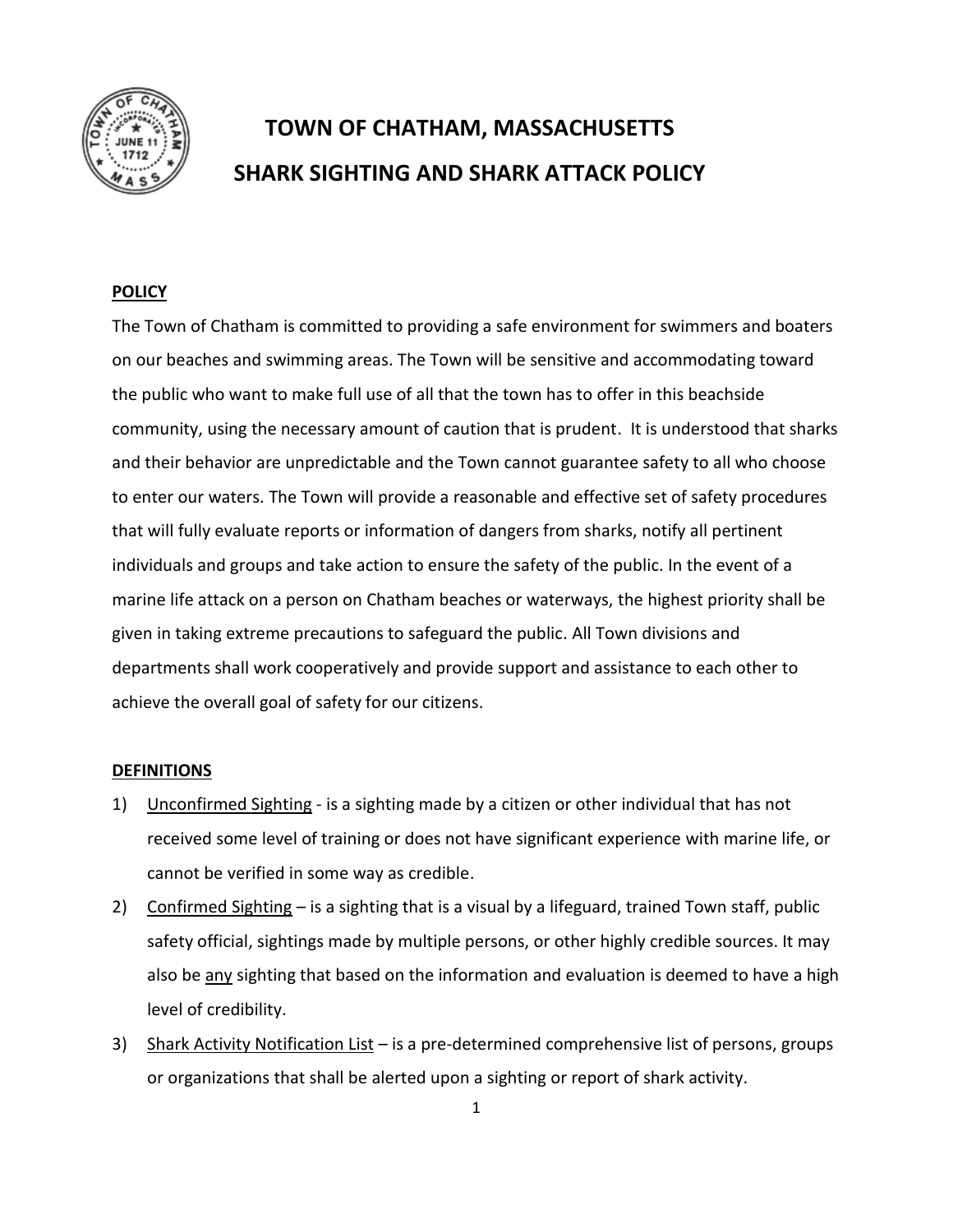- 4) Shark Activity Alert is an immediate notification from the Chatham Police Dispatch to the members on the Shark Sighting Notification List regarding shark sightings, shark activity or shark attack(s).
- 5) Chatham Police Dispatch is the central point of communications for the Town when receiving shark sighting/attack information and performing Shark Activity Alerts and Radio Dispatch Alerts.
- 6) Radio Dispatch Alert is a dispatch radio alert to all Town of Chatham Public Safety and Town Beach Staff radio channels communicating a Confirmed Sighting and notification if any swimming areas have been closed.
- 7) Chatham Shark Sighting Questionnaire  $-$  is a report form providing detailed information that documents a shark sighting or significant activity.

### **PROCEDURES**

#### I. PROCEDURE FOR RECEIVING A REPORT OF A SHARK SIGHTING

- 1. The Town staff member that first receives information of a sighting shall gather as many facts as possible regarding the observation, especially the location, the time, and what was observed.
- 2. The Town staff member shall then immediately make notification to the Chatham Police Dispatch for a Shark Sighting Activity Alert.
- 3. The sighting information shall be evaluated by the Town Beach Staff and/or the Director of Park and Recreation to determine if the sighting was a Confirmed Sighting, or an Unconfirmed Sighting. The Beach Staff and Director shall:
	- a. Assess the information and determine if there is a good probability that the animal is a shark or not. Be aware that common animals "presenting" as sharks may be small whales, porpoises, sunfish, seals, and ducks.
	- b. Determine location, and type of movement.
	- c. Assess how far the animal is from the shore and to the closest swimming area and which direction it is traveling.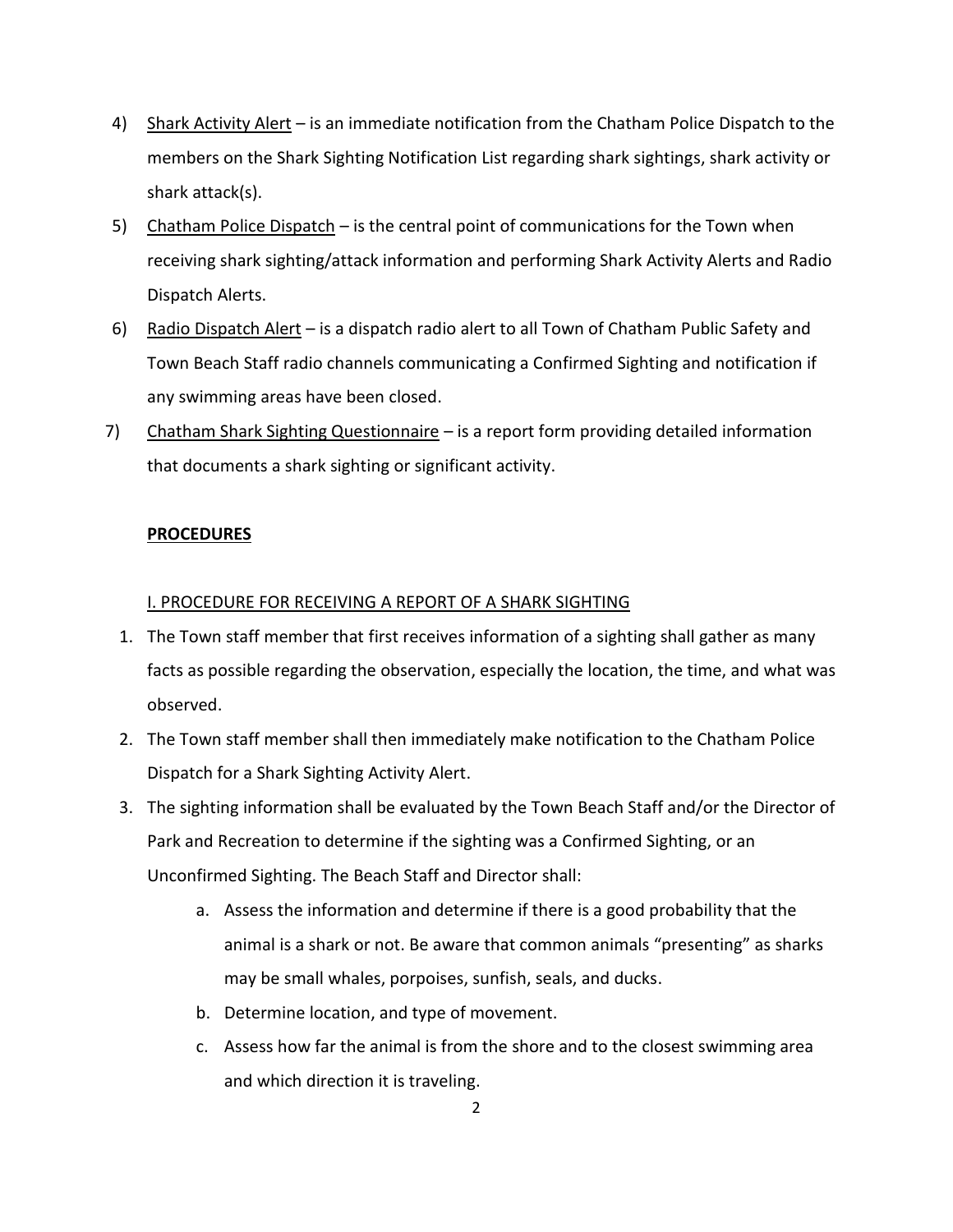- 4. Town staff from the Harbormaster, Police and Beach Staff shall be on alert and attempt to observe the area(s) indicated in the initial report.
- 5. If the sighting is determined to be a Confirmed Sighting, but not in close proximity to a Town swimming beach, then no beach closures will be necessary.
- 6. If the Confirmed Sighting is at or close to a swimming beach area then procedures shall be followed for immediate closure of the affected swimming area to all swimmers by applicable Town Staff until further notice as determined by Town Officials.

# II. PROCEDURE FOR OBSERVED OR CONFIRMED SIGHTING AT TOWN BEACHES BY TOWN STAFF

- 1. Upon direct observation of a Confirmed Sighting at or in close proximity to a swimming beach, the Town Beach Staff shall immediately begin the procedure for Initiating Closure of the affected swimming area.
- 2. After Initiating Beach Closure and all swimmers are safely out of the water, immediately make notification to Chatham Police Dispatch for shark and radio alert notifications.

### III. PROCEDURE FOR INITIATING CLOSURE AND REOPENING OF A TOWN BEACH

- 1. The following action steps shall take place upon the closure a Town swimming beach:
	- a. Signal or communicate to all beach patrol or lifeguards to have all swimmers exit the water immediately.
	- b. Ensure that all swimmers have exited the water safely and check beach area for potential victims.
	- c. The Town staff member shall then immediately make notification to the Chatham Police Dispatch for a Shark Sighting Activity Alert and Radio Dispatch Alert.
	- d. If the Designated Swimming Area is closed to swimming due to a shark sighting, all patrons entering the parking lot shall be warned that swimming is prohibited until further notice due to a shark sighting.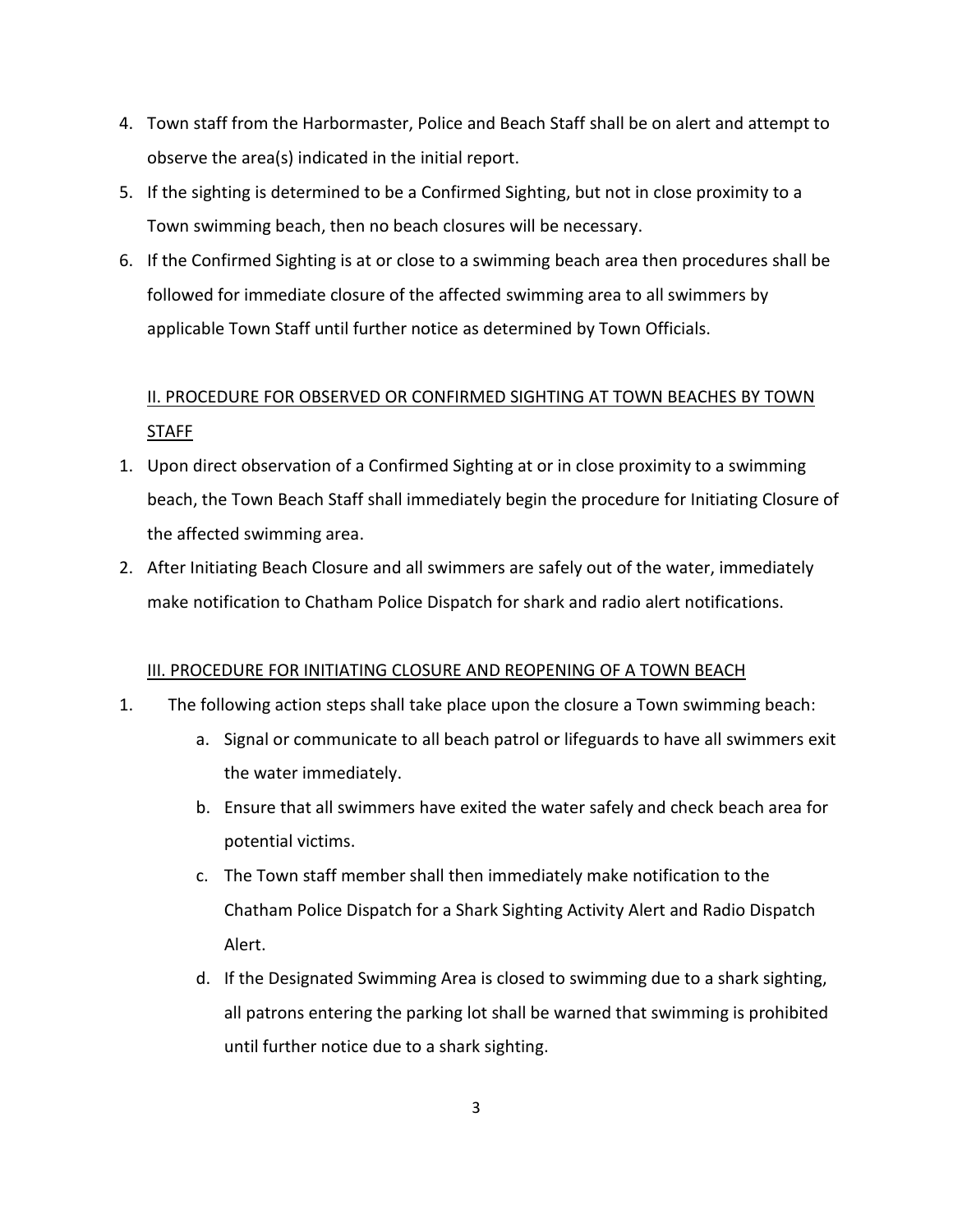- e. Appoint at least one beach patrol member or lifeguard with binoculars to serve as a "spotter" to track the shark as best as can be done.
- f. Harbormaster Patrol to respond with patrol boat(s) off the protected beach to warn persons of the sighting.
- g. Contact all other Town beach staff with information of the location, movement and direction.
- 2. Reopening of Swimming Beaches: The affected beach shall remain closed until further notice, and shall reopen when Town Officials so designate.

## IV. PROCEDURE FOR A SHARK ATTACK INCIDENT

- 1. Confirmed or Observed by Lifeguards or other Town staff
	- a. Call 911 and notify Fire / Rescue Department and Harbormaster Department for shore and marine response.
	- b. Fire Dispatcher or Police Dispatcher receiving the 911 call shall make a Radio Dispatch Alert of the incident.
	- c. Initiate immediate closure of the affected area for swimming.
	- d. Be prepared to treat victim for massive hemorrhaging and shock.
	- e. Beach will remain closed for the remainder of the day. Beach will re-open only at the determination of Town Public Safety officials.
- 2. General Unconfirmed or Unobserved Reports to Town Staff
	- a. Call 911 and initiate normal water rescue response procedures by public safety personnel.
	- b. When determination is made that a shark is responsible for the injuries, begin removal of all swimmers and rescuers out of the water immediately and initiate beach closure guidelines as described in Procedure III above.

### V. PROCEDURE FOR RECLASSIFYING UNCONFIRMED SIGHTING TO CONFIRMED SIGHTING

1. Considerations for reclassifying to a Confirmed Sighting: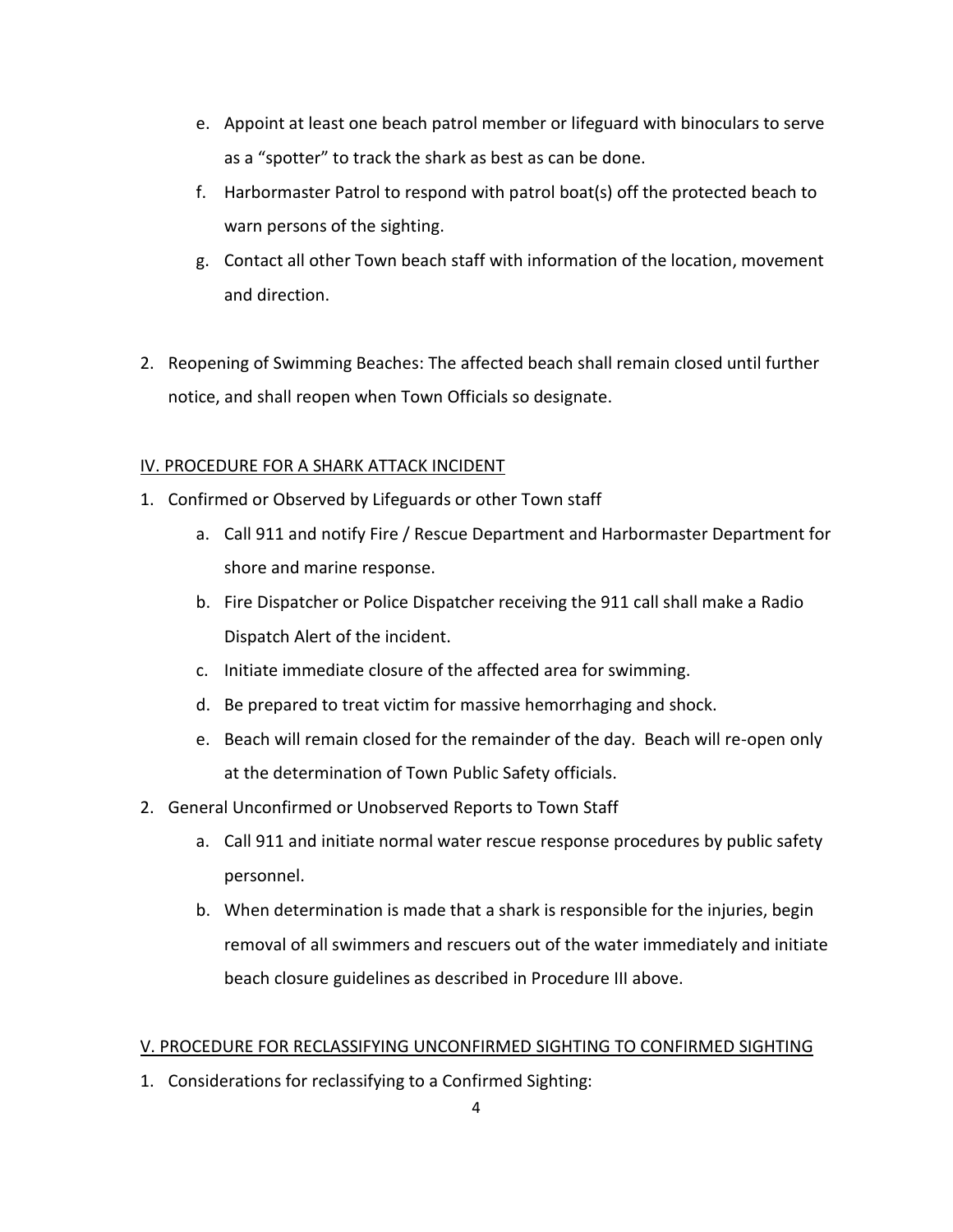- a. Based upon interviews with the reporting party
- b. Additional reports of sightings
- c. Upon examining photographs, video or other evidence.
- 2. If the sighting based upon new or additional information is reclassified to a Confirmed Sighting, the Park and Recreation Director and Beach Supervisor shall initiate the applicable procedures listed above for notification and action steps.

#### VI. PROCEDURE FOR CHATHAM SHARK SIGHTING QUESTIONNAIRE DOCUMENTATION

- 1. Any sighting whether confirmed or unconfirmed, or any shark attack shall be fully documented on a Chatham Shark Sighting Questionnaire by the Town staff member who receives the initial report.
- 2. The Park and Recreation Director shall ensure that the form is complete and thorough as is possible.
- 3. The Park and Recreation Director shall circulate copies of the questionnaire to applicable Town Staff and other groups, individuals or agencies as determined by the Town Manager.

## VII. PROCEDURE FOR PUBLIC INFORMATION RELEASES, NEWS CONFERENCES AND NEWS INTERVIEWS

- 1. The Town Manager shall designate a Public Information Officer (PIO) to respond to media inquiries, provide public information and conduct news releases and news conferences as needed regarding shark sightings, beach closures due to shark activity, or shark attacks.
- 2. Any and all media inquiries regarding shark sightings, shark attacks or shark activity received by Town staff shall require a direct notification to the appropriate division or department head and that department shall be responsible for immediately conveying the inquiry directly to the PIO.